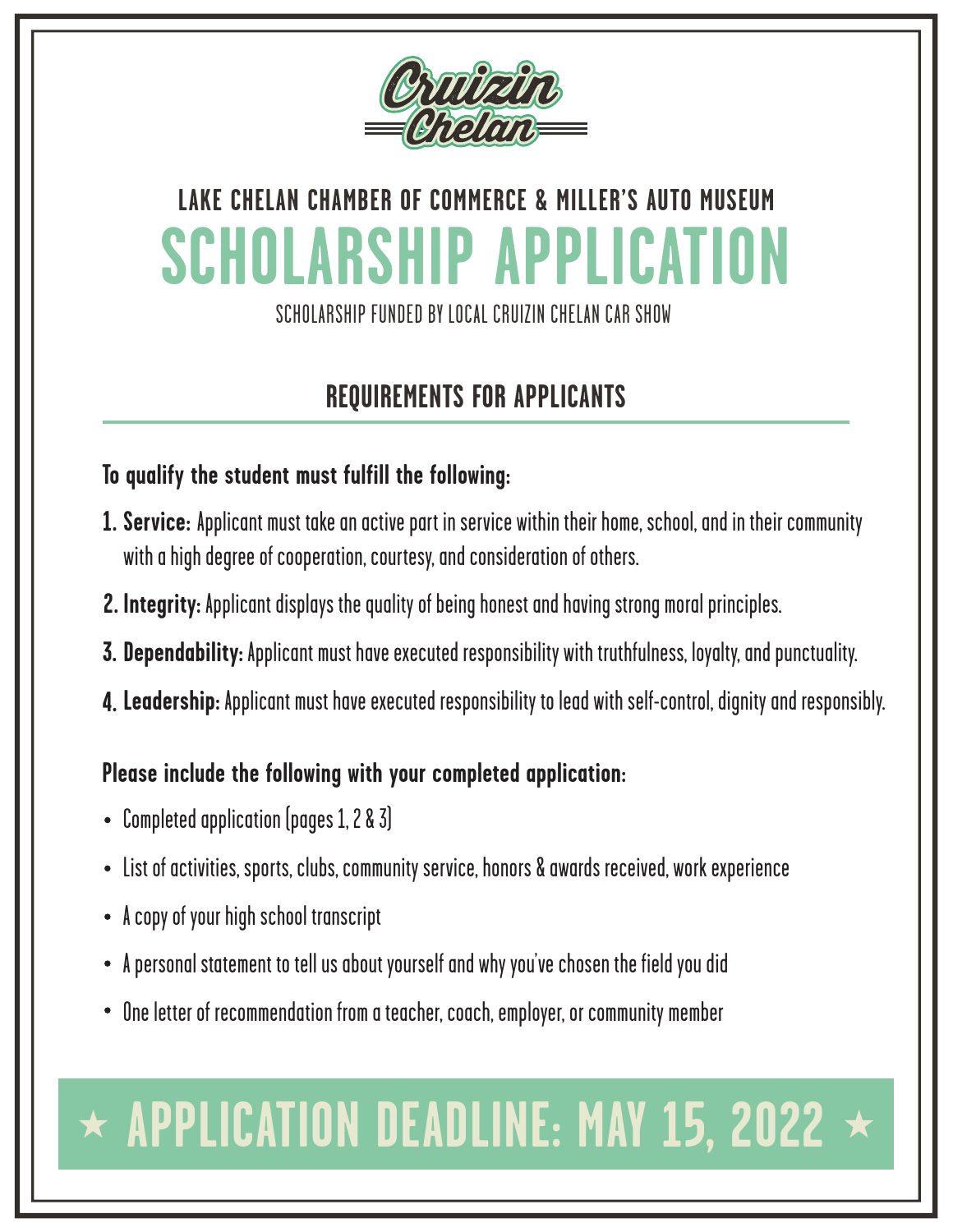SCHOLARSHIP FUNDED BY LOCAL CRUIZIN CHELAN CAR SHOW

| MAILING ADDRESS: University of the contract of the contract of the contract of the contract of the contract of the contract of the contract of the contract of the contract of the contract of the contract of the contract of |  |  |  |
|--------------------------------------------------------------------------------------------------------------------------------------------------------------------------------------------------------------------------------|--|--|--|
|                                                                                                                                                                                                                                |  |  |  |
| EMAIL ADDRESS: University of the contract of the contract of the contract of the contract of the contract of the contract of the contract of the contract of the contract of the contract of the contract of the contract of t |  |  |  |
|                                                                                                                                                                                                                                |  |  |  |
|                                                                                                                                                                                                                                |  |  |  |
|                                                                                                                                                                                                                                |  |  |  |
| TOTAL NUMBER OF FAMILY MEMBERS LIVING AT HOME: _________________________________                                                                                                                                               |  |  |  |
|                                                                                                                                                                                                                                |  |  |  |
| NUMBER OF CHILDREN ATTENDING COLLEGE (INCLUDING YOURSELF): _____________________                                                                                                                                               |  |  |  |
| HAVE YOU APPLIED FOR/BEEN AWARDED OTHER SCHOLARSHIPS? __________________________                                                                                                                                               |  |  |  |
| SCHOOL YOU PLAN TO ATTEND UPON GRADUATING HIGH SCHOOL: _________________________                                                                                                                                               |  |  |  |
|                                                                                                                                                                                                                                |  |  |  |
|                                                                                                                                                                                                                                |  |  |  |
|                                                                                                                                                                                                                                |  |  |  |

**CUMULATIVE HIGH SCHOOL GPA:**



**Application Deadline: May 15, 2022**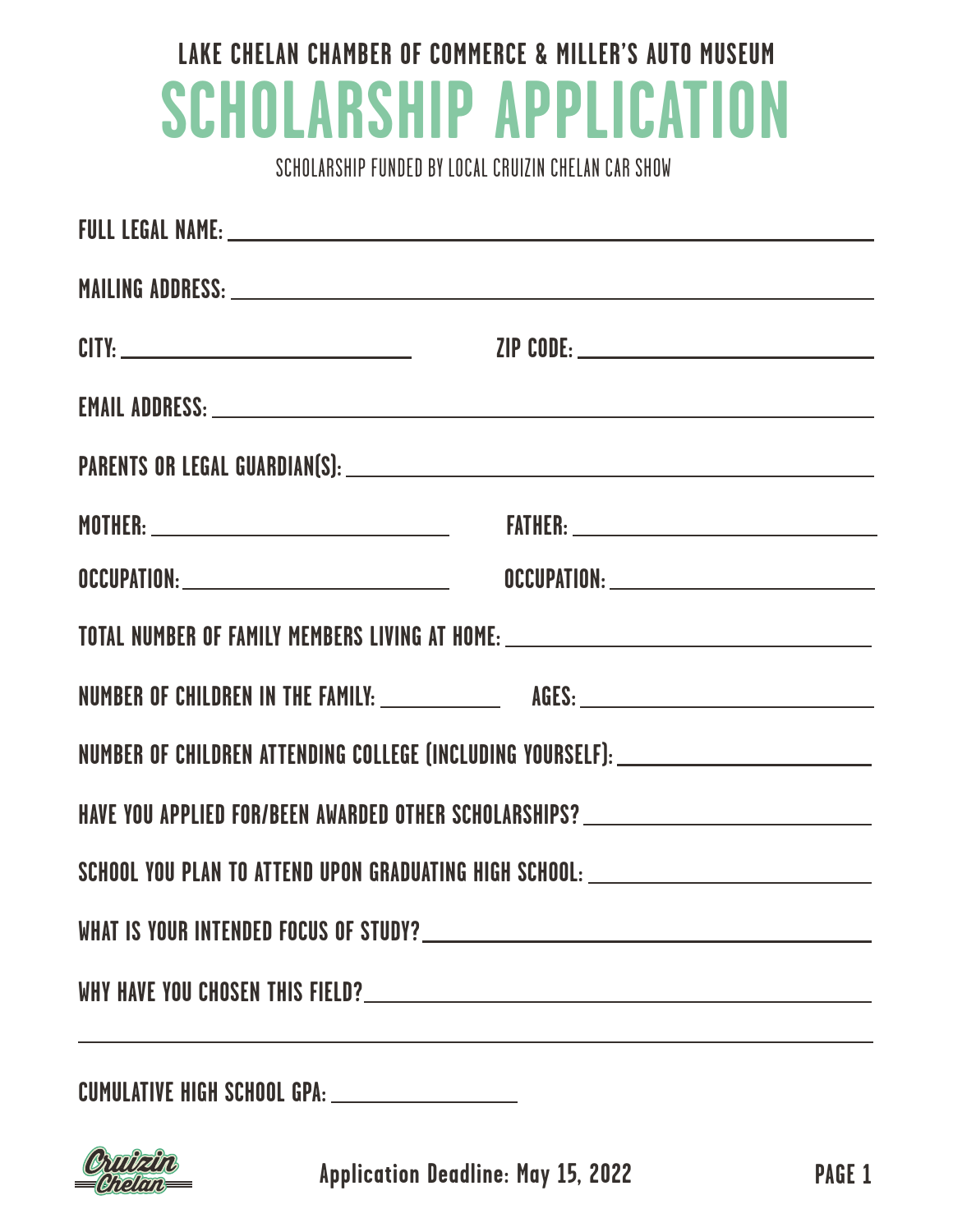SCHOLARSHIP FUNDED BY LOCAL CRUIZIN CHELAN CAR SHOW

#### **FINANCIAL STATEMENT**

| <b>MOTHER'S EMPLOYER:</b> | <b>POSITION:</b> |
|---------------------------|------------------|
|                           |                  |
| <b>FATHER'S EMPLOYER:</b> | <b>POSITION:</b> |

**Please provide the following financial data with respect to the school you hope to attend.**

#### **1. ESTIMATE COLLEGE EXPENSES FOR ONE YEAR:**

| TUITION & FEES: \$ |  |
|--------------------|--|
|                    |  |

ROOM & BOARD: **\$**

BOOKS & EXPENSES:**\$**

PERSONAL EXPENSES:**\$**

TRANSPORTATION:**\$**

TOTAL ESTIMATED COLLEGE EXPENSES FOR 1 YEAR:**\$**

#### **3. ANTICIPATED UNMET NEED:**

SUBTRACT #2 FROM #1: **\$**

**4. Are you currently employed? If so, where? How many hours do you work per week?**

**If you are not currently employed, please explain why:**



**Application Deadline: May 15, 2022 PAGE 2**

#### **2. ANTICIPATED MONETARY FUNDS AVAILABLE:**

| PERSONAL SAVINGS: \$                                            |  |
|-----------------------------------------------------------------|--|
|                                                                 |  |
| APPLICANT'S JOB: \$                                             |  |
| SCHOLARSHIP MONEY RECEIVED: \$ _________________________        |  |
| <b>FAFSA/WASFA OR COLLEGE</b>                                   |  |
| <b>TOTAL ANTICIPATED MONETARY</b><br><b>FUNDS AVAILABLE: \$</b> |  |